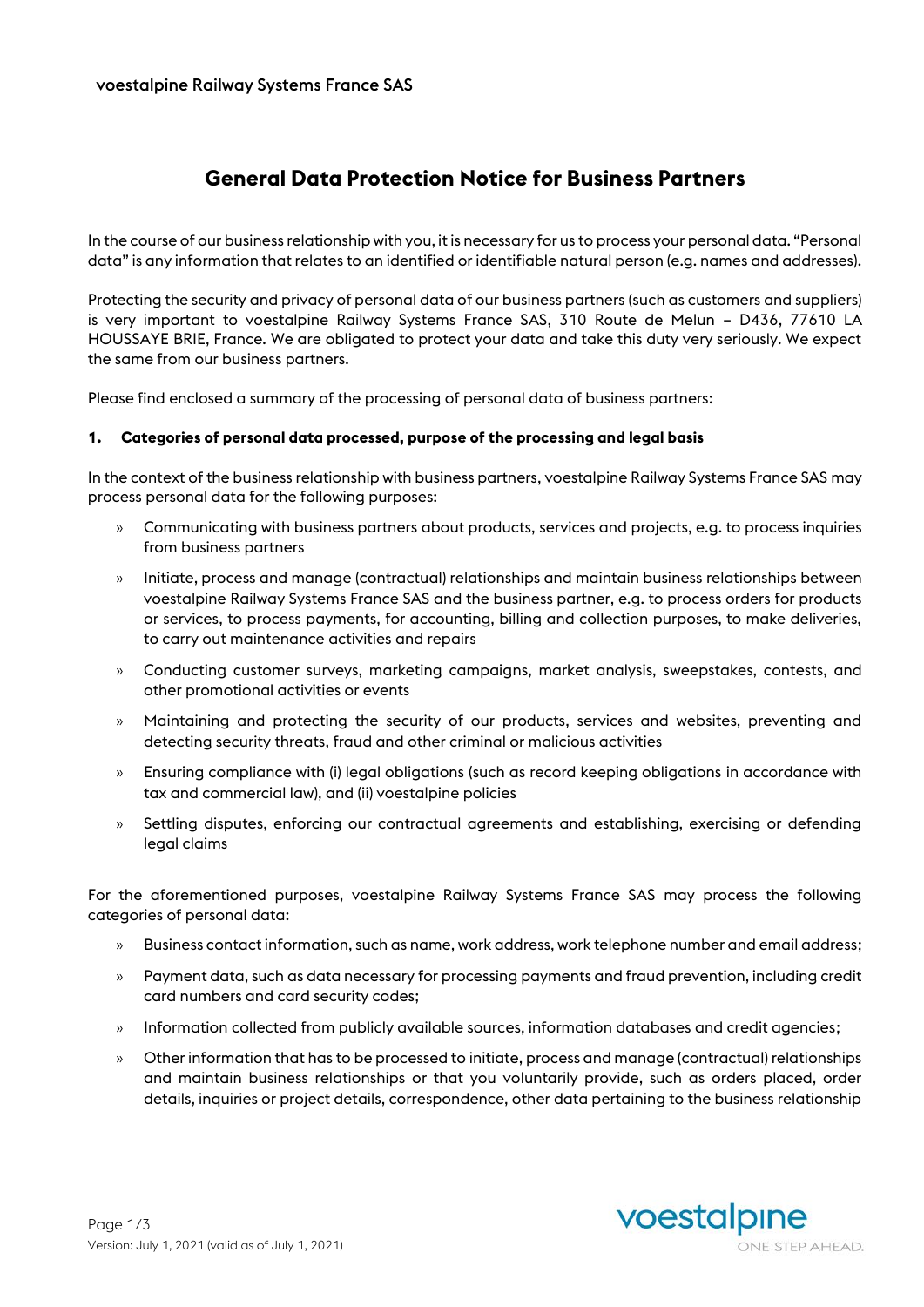The processing of personal data is necessary to meet the aforementioned purposes including the performance of a contractual relationship or a pre-contractual activity with the business partner.

Unless indicated otherwise, the legal basis for the processing of personal data is Article 6 (1) (a) (if consent has been given) or Article 6 (1) (b) or (f) of the General Data Protection Regulation (GDPR).

- » processing is necessary for the performance of a contract to which the data subject is party or for precontractual measures;
- » processing is necessary for the purposes of the legitimate interests pursued by the controller or by a third party;

If aforementioned personal data is not provided or is insufficient or if voestalpine Railway Systems France SAS cannot collect the respective personal data the purposes described may not be met or the received inquiry/inquiries could not be processed. Note that this would not be considered failure to fulfill our obligations under a contract.

### **2. Transfer and disclosure of personal data**

If legally permitted to do so, voestalpine Railway Systems France SAS may transfer personal data to other voestalpine Group companies [\(www.voestalpine.com/locations\)](http://www.voestalpine.com/locations) or courts, authorities, attorneys, or other business partners (for example shipping and logistics partners for executing and processing orders).

Furthermore voestalpine Railway Systems France SAS engages processors (service providers) to process personal data (within the scope of an IT support contract, for example). These processors are contractually bound to act in compliance with applicable data protection regulations.

Recipients of personal data may be located in countries outside of the European Union ("third countries"), in which applicable laws do not offer the same level of data protection as the laws of the respective individual's home country. In this case, according to the legal requirements personal data is only transferred if the European Commission has adopted an adequacy decision for the third country, if adequate safeguards have been agreed (e.g[. EU Standard Contractual Clauses](https://ec.europa.eu/info/law/law-topic/data-protection/data-transfers-outside-eu/model-contracts-transfer-personal-data-third-countries_en) were concluded), the recipient participates in an approved certification system, binding corporate rules are implemented in accordance with Art. 47 of the General Data Protection Regulation or there is a derogation for specific situations in accordance with Art. 49 of the General Data Protection Regulation (e.g. because you explicitly consented to the proposed transfer, after having been informed of the possible risks of such transfers for the data subject due to the absence of an adequacy decision and appropriate safeguards). Further information and a copy of the implemented measures can be obtained from the contact listed under 6.

### **3. Retention periods**

Unless explicitly indicated otherwise at the time of the collection of your personal data (e.g. in a declaration of consent), your personal data will be erased if the retention of the personal data is no longer necessary to fulfill the purposes for which they were collected and if no statutory retention obligations (such as tax or commercial law) or establishment, exercise or defense of legal claims require us to further retain the data.